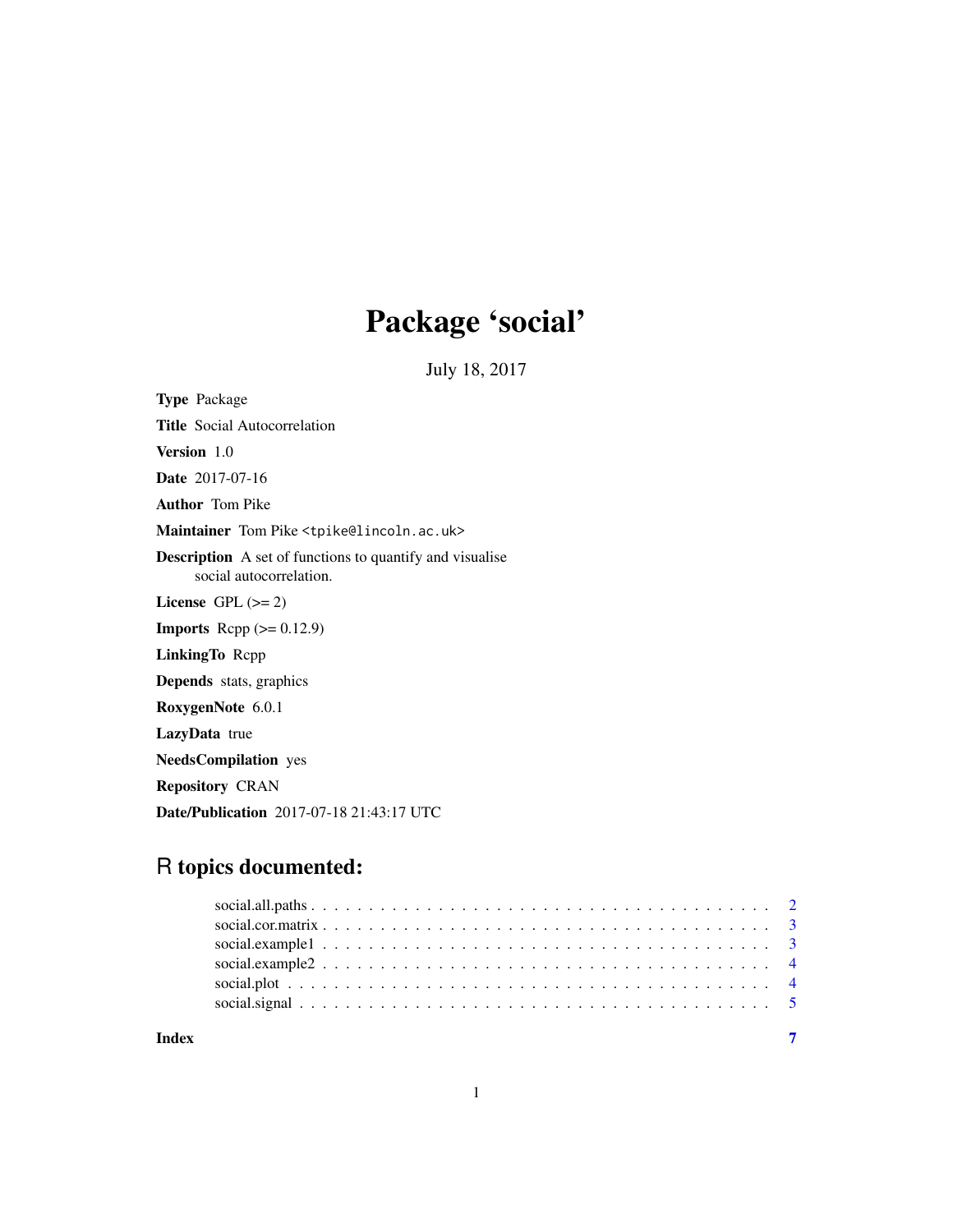#### <span id="page-1-1"></span><span id="page-1-0"></span>Description

Estimate all the possible paths between two nodes in a simple graph using the stochastic method described by Roberts & Kroese (2007).

#### Usage

```
social.all.paths(A, start.node, end.node, max.depth = nrow(A),
 n.pilot = 5000, n.estimate = 10000)
```
#### Arguments

| A          | a (possibly weighted) adjacency matrix.                                |
|------------|------------------------------------------------------------------------|
| start.node | the index of the vertex from which the paths will be calculated.       |
| end.node   | the index of the vertex to which the paths will be calculated.         |
| max.depth  | the maximum length of the paths to the returned.                       |
| n.pilot    | the number of naive paths to generate (see Roberts $\&$ Kroese, 2007). |
| n.estimate | the number of paths to generate (see Roberts & Kroese, 2007).          |

#### Value

An estimate of all the unique paths between start.node and end.node as an nrow(A)xN matrix, padded with zeros.

#### References

Roberts, B. & Kroese, D.P. (2007) Estimating the number of s-t paths in a graph. Journal of Graph Algorithms and Applications 11(1), 195-214.

#### Examples

```
# Using the data from Figure 1 in Roberts & Kroese (2007)
A = matrix(c(0,1,0,1,0,1,0,0,1,1,
             0,0,0,1,1,
             1,1,1,0,0,
             0,1,1,0,0), nrow=5)
paths = social.all.paths(A, 1, 5)
```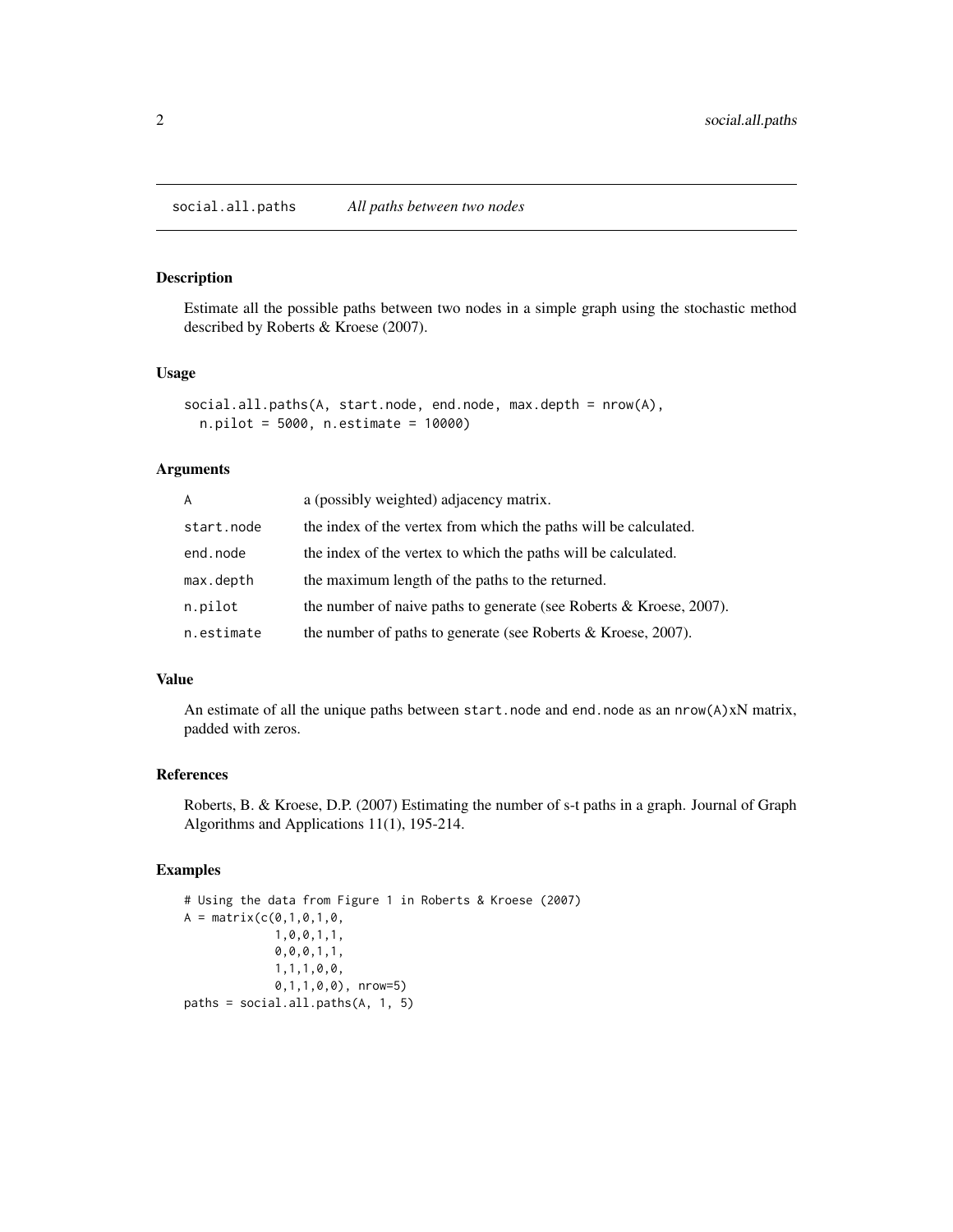#### <span id="page-2-0"></span>Description

Calculates the social correlation matrix for a given network

#### Usage

```
social.cor.matrix(A, max.depth = nrow(A), n.pilot = 5000,
 n.estimate = 10000)
```
#### Arguments

| A          | a (possibly weighted) adjacency matrix.     |
|------------|---------------------------------------------|
| max.depth  | the maximum length of the paths to use.     |
| n.pilot    | parameter to be passed to social.all.paths. |
| n.estimate | parameter to be passed to social.all.paths. |

#### Value

The calculated social correlation matrix.

#### Examples

```
A = matrix(c(0, 1, 0, 1, 0,1,0,0,1,1,
             0,0,0,1,1,
             1,1,1,0,0,
             0,1,1,0,0), nrow=5)
S = social.cor.matrix(A)
```
social.example1 *Example dataset 1*

#### Description

An example dataset for demonstrating the functions available in the social package.

#### Usage

data(social.example1)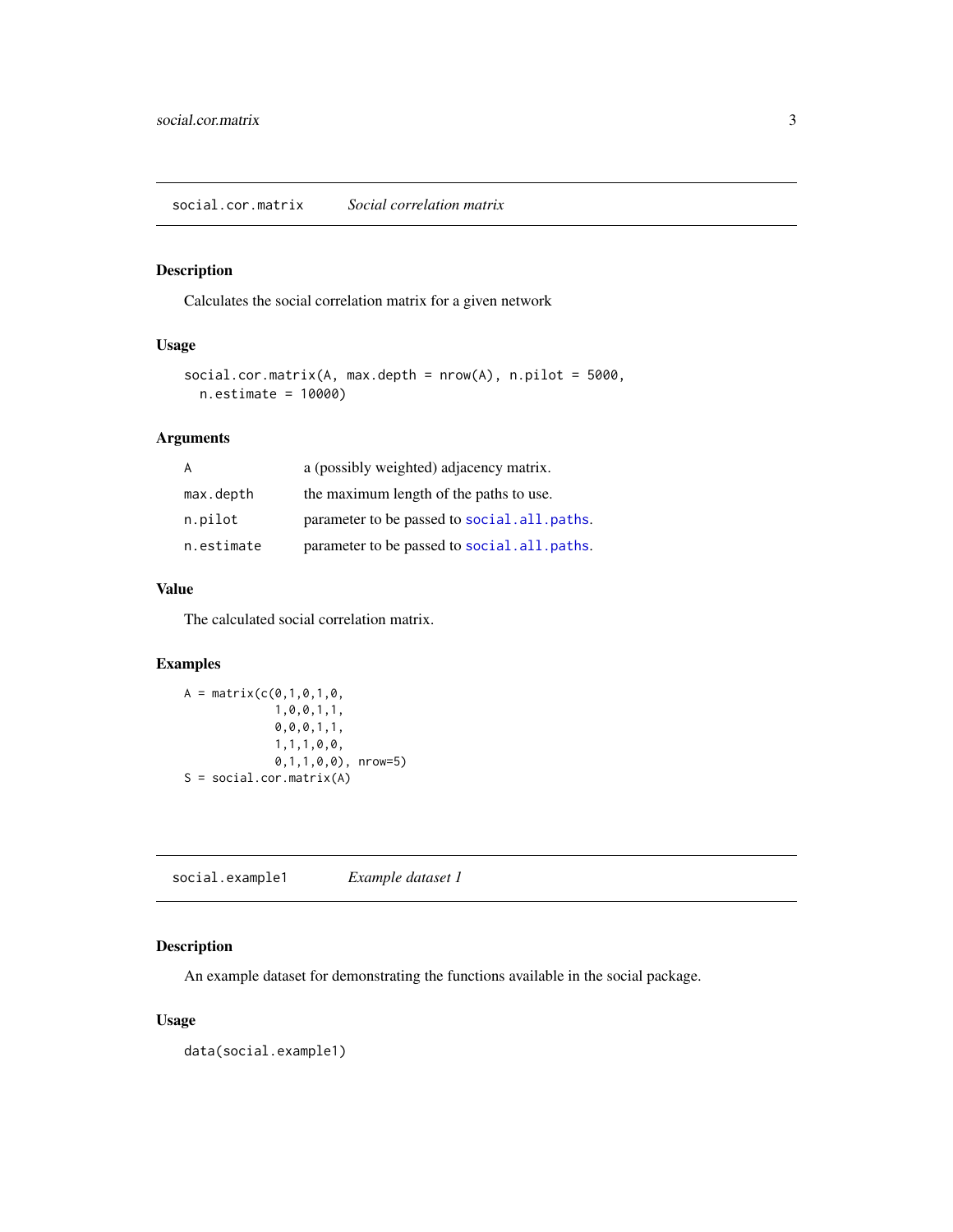#### <span id="page-3-0"></span>Format

The dataset consists of a list with 3 items: A, a 30x30 adjacency matrix; S, a 30x30 social correlation matrix derived from A using  $S = social.cor.matrix(A, max.depth=5);$  and social.data, a 30-row data frame containing two columns of numeric data, x and y, and a column of node IDs (node.id, corresponding to the row and column names of A and S).

#### Examples

data(social.example1)

social.example2 *Example dataset 2*

#### Description

An example dataset for demonstrating the functions available in the social package.

#### Usage

data(social.example2)

#### Format

The dataset consists of a list with 3 items: A, a 30x30 adjacency matrix; S, a 30x30 social correlation matrix derived from A using S = social.cor.matrix(A, max.depth=5); and social.data, a 30-row data frame containing two columns of numeric data, x and y, and a column of node IDs (node.id, corresponding to the row and column names of A and S).

#### Examples

data(social.example2)

social.plot *Social scatterplot*

#### Description

A plot of social data against its socially lagged values

#### Usage

social.plot(x, S, ...)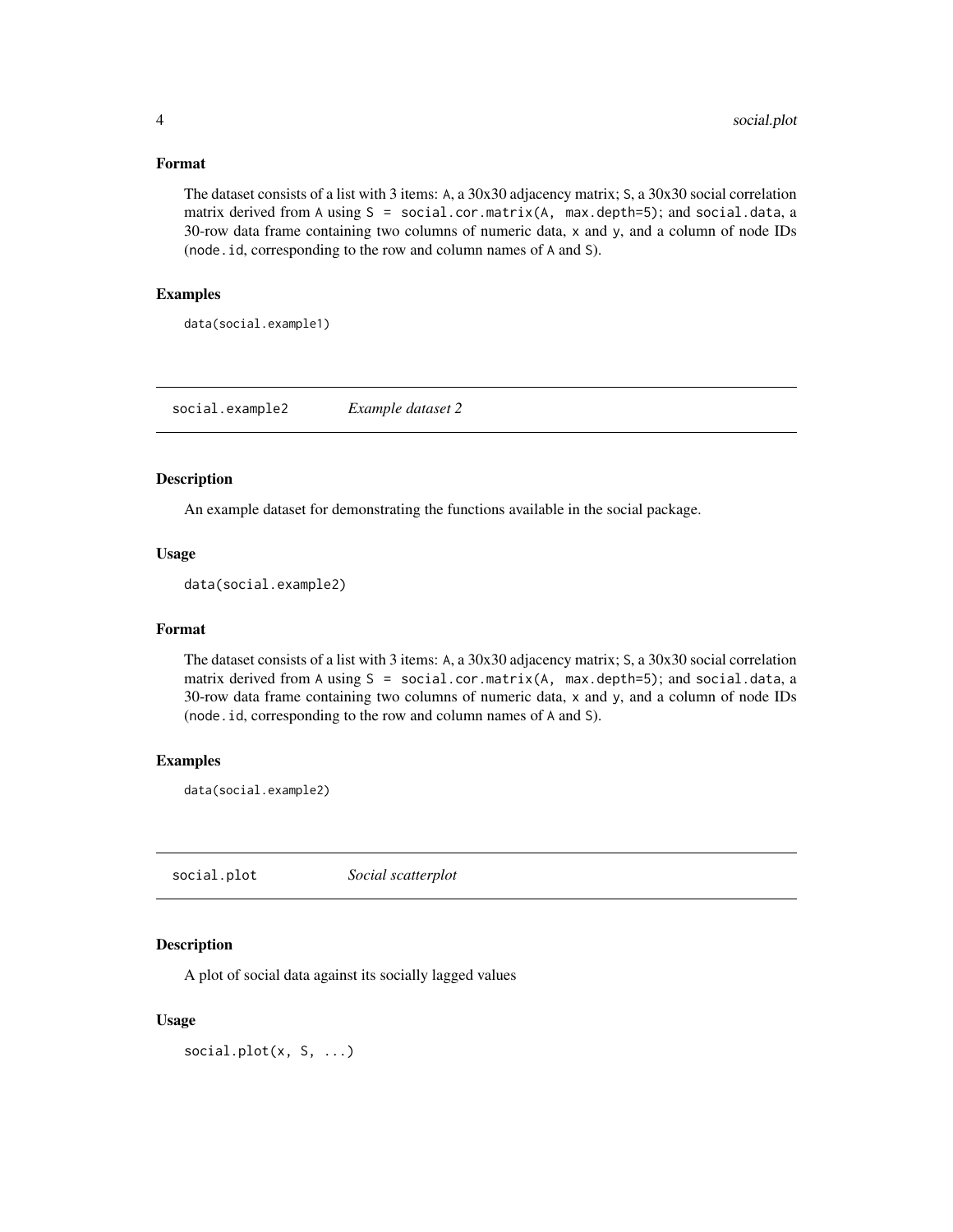#### <span id="page-4-0"></span>social.signal 5

#### Arguments

| X  | a numeric vector of social data.        |
|----|-----------------------------------------|
| -S | a social correlation matrix.            |
| .  | further arguments to be passed to plot. |

#### Value

None

#### Examples

```
A = matrix(c(0, 1, 0, 1, 0,1,0,0,1,1,
              0,0,0,1,1,
              1,1,1,0,0,
              0,1,1,0,0), nrow=5)
S = social.cor.matrix(A)
x = \text{rnorm}(\text{nrow}(A))social.plot(x, S, ylim=c(min(x),max(x)), xlab="x", ylab="Socially lagged x")
abline(0, 1, lty=2)
```

| Social signal<br>social.signal |  |  |  |
|--------------------------------|--|--|--|
|--------------------------------|--|--|--|

#### Description

Calculates the social signal for a given variable (essentially just Moran's I, but using the social correlation matrix as the weights)

#### Usage

social.signal(x, S)

#### Arguments

| x | a numeric vector of social data. |
|---|----------------------------------|
|   | a social correlation matrix.     |

#### Value

A list containing the computed global social signal (Is), the p-value of a test of the null hypothesis that there is no social autocorrelation under the assumption of normality (p.value), and the local social signal for each node (I.local).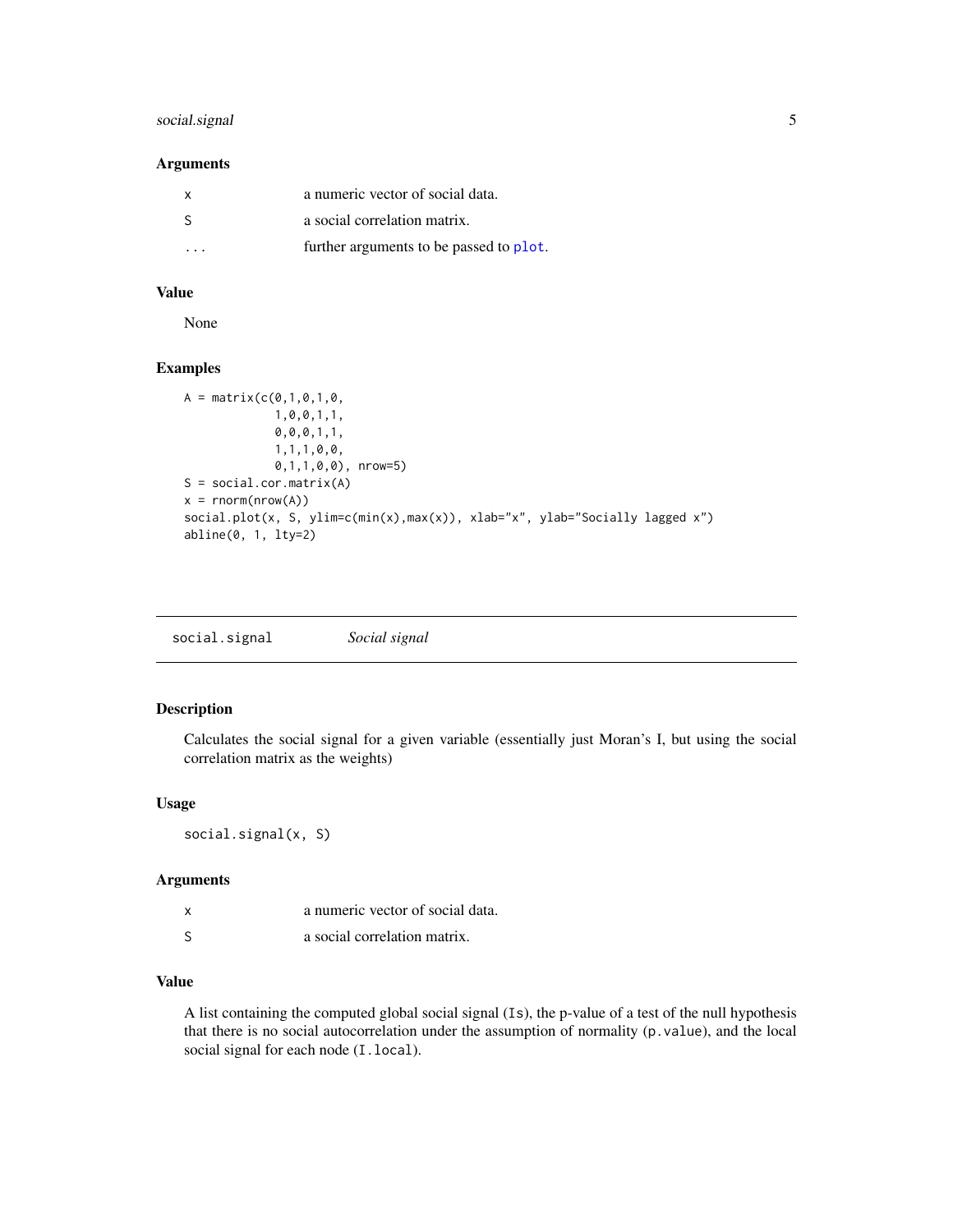6 social.signal

#### Examples

 $A = matrix(c(0,1,0,1,0,1))$ 1,0,0,1,1, 0,0,0,1,1, 1,1,1,0,0, 0,1,1,0,0), nrow=5)  $S = social.cor.matrix(A)$  $x = rnorm(nrow(A))$  $s = social.signal(x, S)$